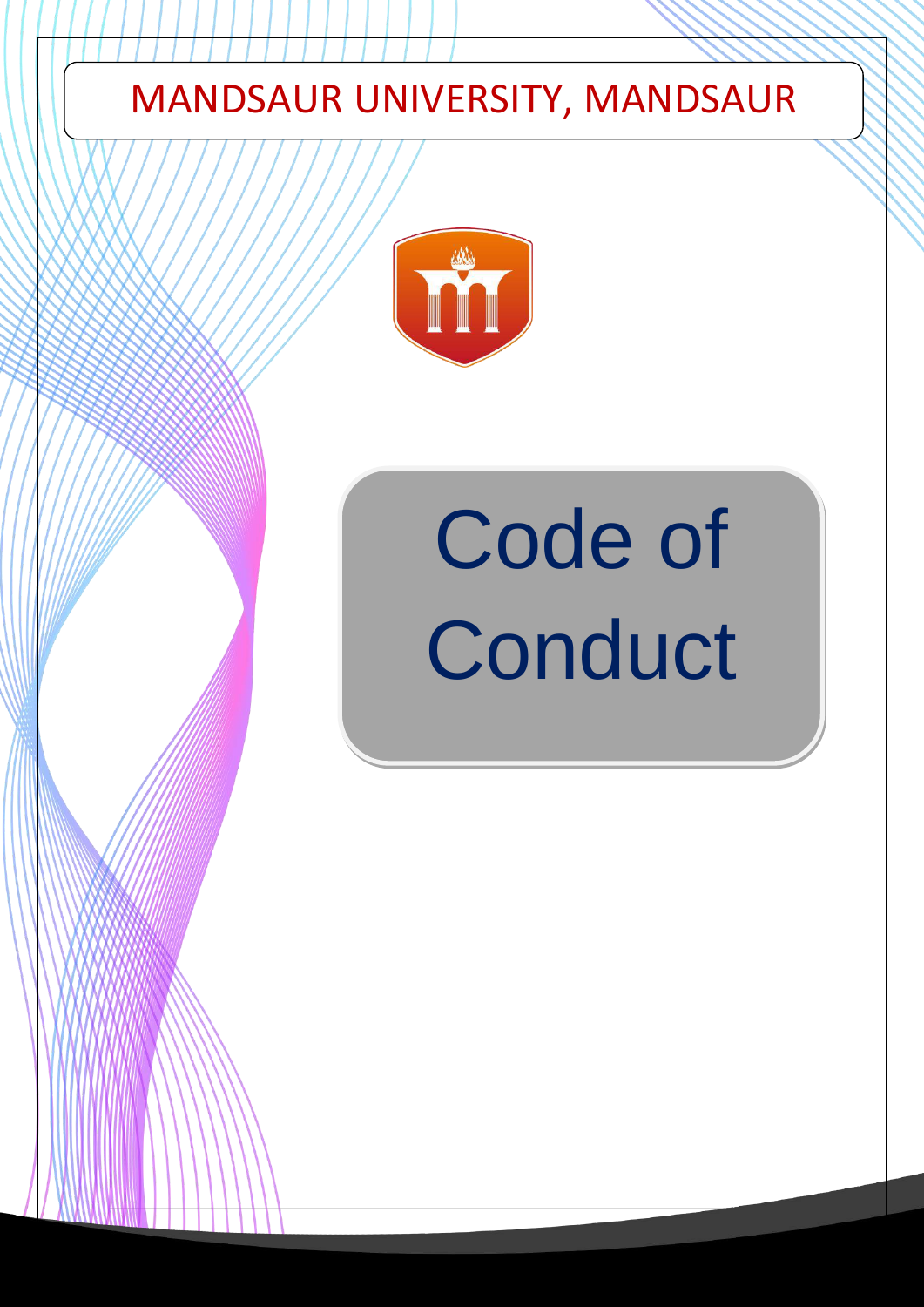

## **VISION**

Harness the power of education to play a transformational role in the development of the nation. To nurture intellectual capital with a vision and purpose to create leaders of change.

### **MISSION**

Emerge as a leading center of academic excellence involving research and consultancy while adopting innovative strategies of industrial integration to create value-driven, responsible, and future-ready professionals, entrepreneurs, and innovators.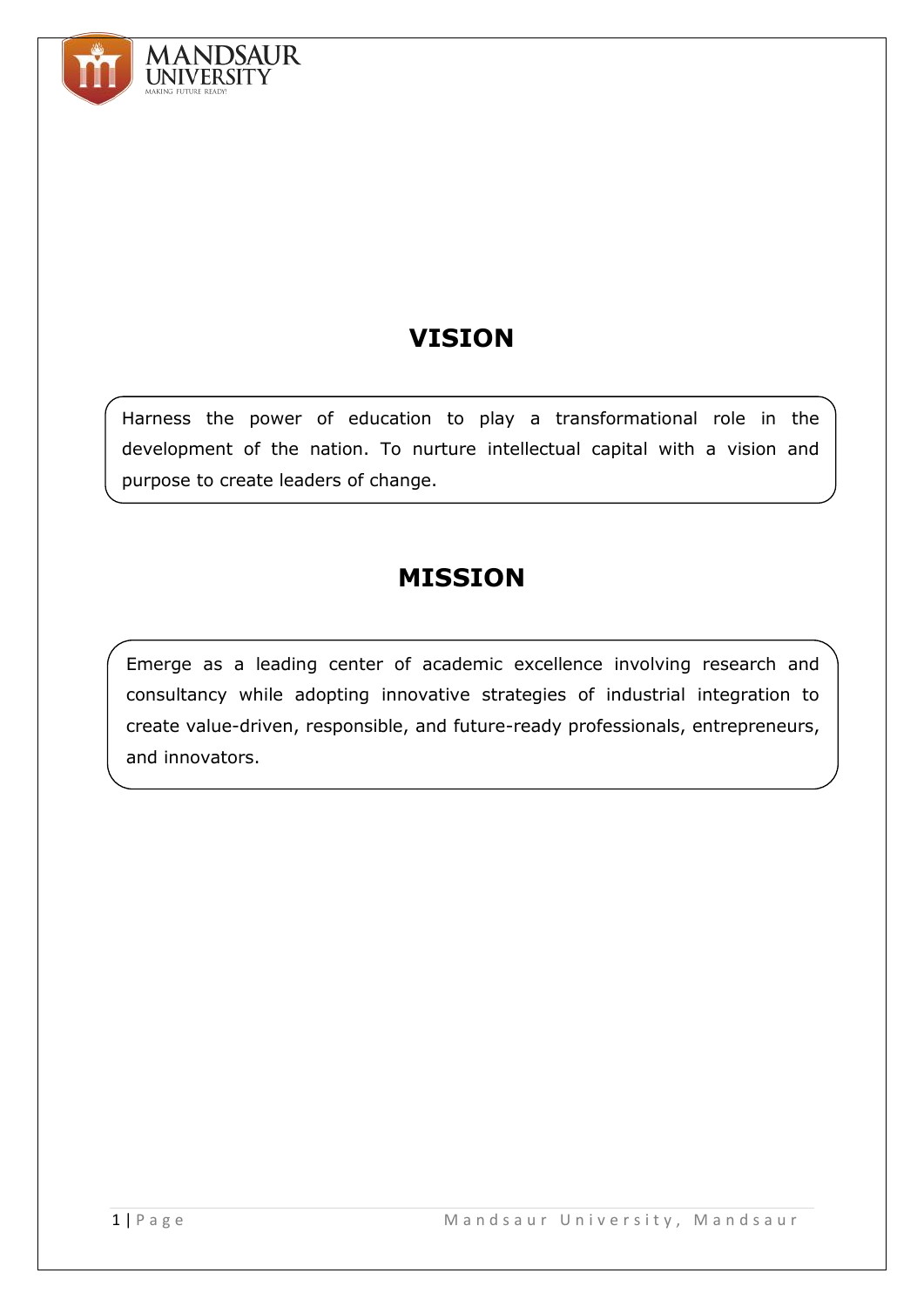

#### **MU Advantage**

At Mandsaur University the student will quickly develop the ability to think imaginatively, independently, and critically. MU shows you how to absorb new information and then apply your knowledge to practical problems and new situations, skills that are vital in our rapidly changing world. Studying for a degree is also a journey of personal growth and a great way of meeting new people who think the same way you do.

Mandsaur University education leads to an increase in earning capacity, a broader range of opportunities, and a more rewarding career. Most employers target university graduates in their recruitment campaigns. Employers prefer Mandsaur University graduates because a higher educational qualification generally demonstrates the skills and qualities valued by them.

Mandsaur University education is a great way to implement your desire for a career change. Higher education gives you the confidence to change tracks from what you have been doing all these years. It provides you with the necessary skills and knowledge to kick-start a new and rewarding career. Mandsaur University also provides the option of flexible study to help fit higher education with existing work commitments.

Mandsaur University gives an advantage and opportunities for personal growth by exposing us to a rich cultural and social milieu. University allows students to meet and interact with people from different social, cultural, and financial backgrounds. You learn new ways of learning things as well as learn a lot of new things. You have control over how and when you study at the same time you also have the responsibility to make the most of this opportunity. Mandsaur university education teaches the need to work with dedication and commitment in addition to the traditional skills of essay writing, research, group discussions, etc. Above all this, there is the social education of growing up and learning to live and work with others.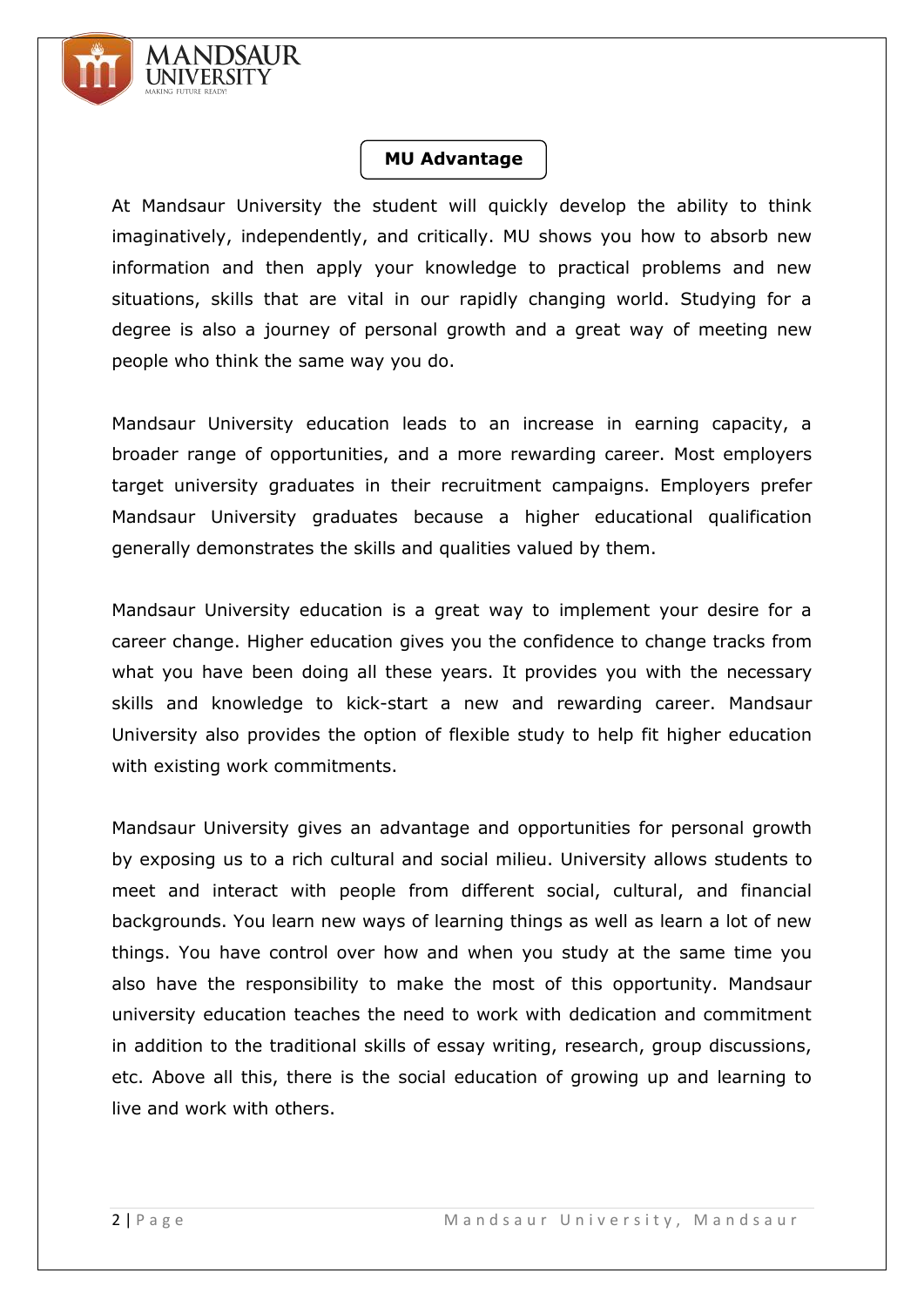

In the words of Albert Einstein,  $-$  'Education is what remains after one has forgotten everything he learned in school.' True to his words, a Mandsaur university education is what remains with us and helps us make a living. All the same, it is not just a means to earn a living but also a means to better living.

#### **GOALS AND AMBITIONS:**

Recognize and achieve goals and ambitions, especially in response to challenges (goals and ambitions)

#### **SELF CONFIDENCE:**

Enhance self-confidence and belief through the practice of enterprising skills and behaviors (self-confidence)

#### **PERSEVERANCE:**

Demonstrate perseverance, resilience, and determination to achieve goals, especially within challenging situations (perseverance)

#### **INTERNAL LOCUS OF CONTROL:**

Recognize that they are in control of their destiny (internal locus of control) and use this understanding effectively within enterprising situations

#### **ACTION ORIENTATION:**

Take action and learn both from actions and active experimentation (action orientation)

#### **INNOVATION AND CREATIVITY:**

Innovate and offer creative solutions to challenging and complex problems (innovation and creativity).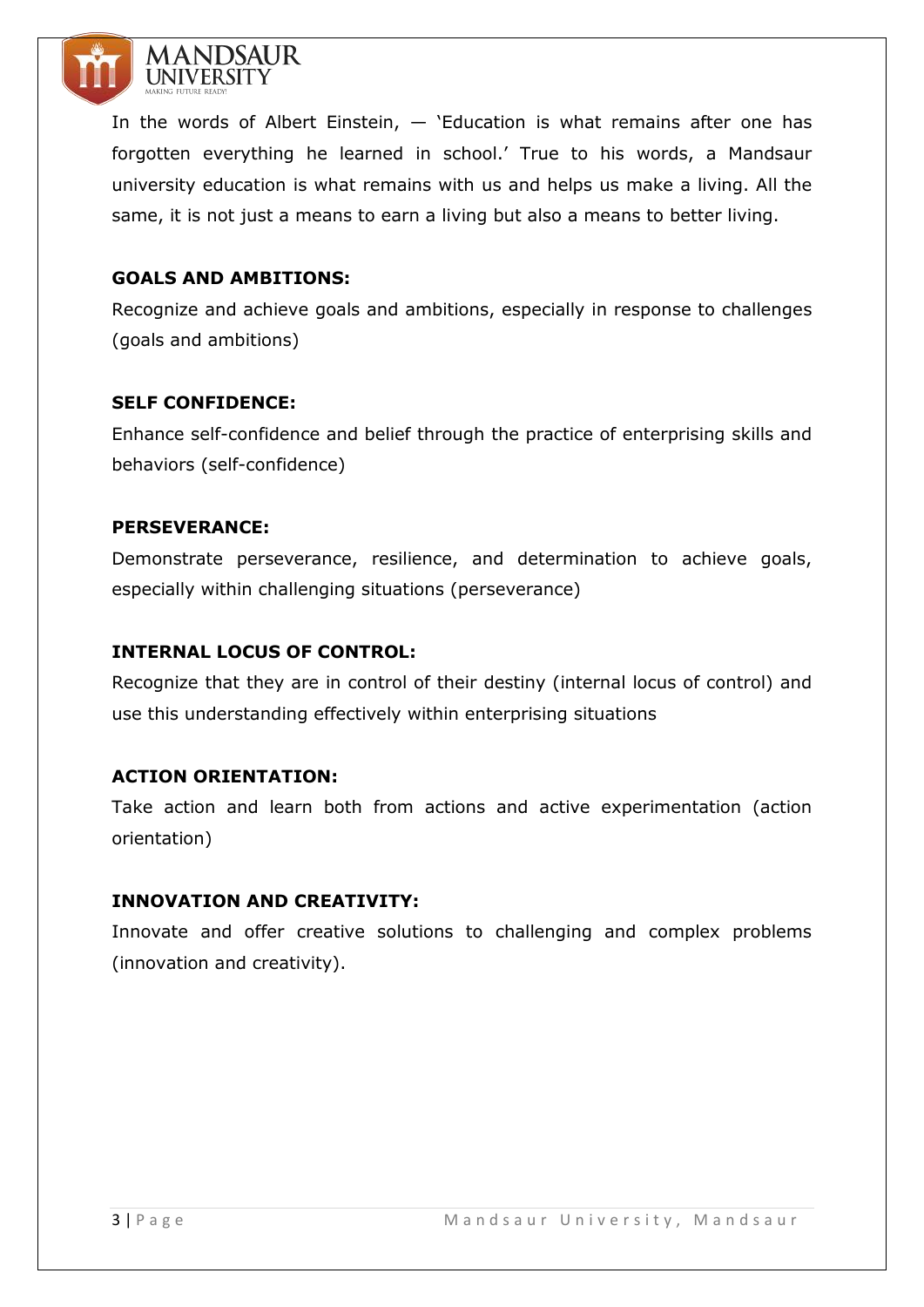

#### **General Policies in the University**

- **1.** Mandsaur University pro-actively strives for *Gender Justice, Equity,* and *Equal Access* on all its campuses. Mandsaur University is committed to creating and maintaining a place of work and study in which students, teachers, and non-teaching staff can work together in an environment free of violence, harassment, intimidation, or exploitation. The disciplinary actions under this section shall be taken following the UGC (Promotion of Equity in Higher Educational Institutions) Regulations, 2012. Mandsaur University will respect the confidentiality and privacy of individuals reporting or accused of sexual harassment to the extent reasonably possible.
- **2.** *Sexual harassment* Mandsaur University has zero-tolerance for any act which falls under the category of sexual harassment. Mandsaur University provides a physical, social, and psychological environment to prevent and raise awareness on any forms of sexual harassment or gender-based violence. The University has developed redressal mechanisms in case any such incident occurs. The University maintains a proper mechanism for filing complaints and follow-up procedures. In case of any such incidents, the University shall follow the UGC "Prevention, Prohibition and Redressal of Sexual Harassment of Women Employees and Students in Higher Educational Institutions" guidelines, 2015, and also follow the rules and regulations on sexual harassment by the University.
- **3.** *Violence and discrimination* Harmful activities of any form towards other members of the fraternity shall be avoided. Violence towards other members will not be tolerated. Students and staff of Mandsaur University shall not hurt others, physically or verballywithinandoutsidethecampusbasedontheirreligion,caste,race,color, socio-economic status, language, community, region, nationality, ethnicity, age, gender, sexual orientation, tradition, culture, marital status, mental/physical disability, medical condition, etc.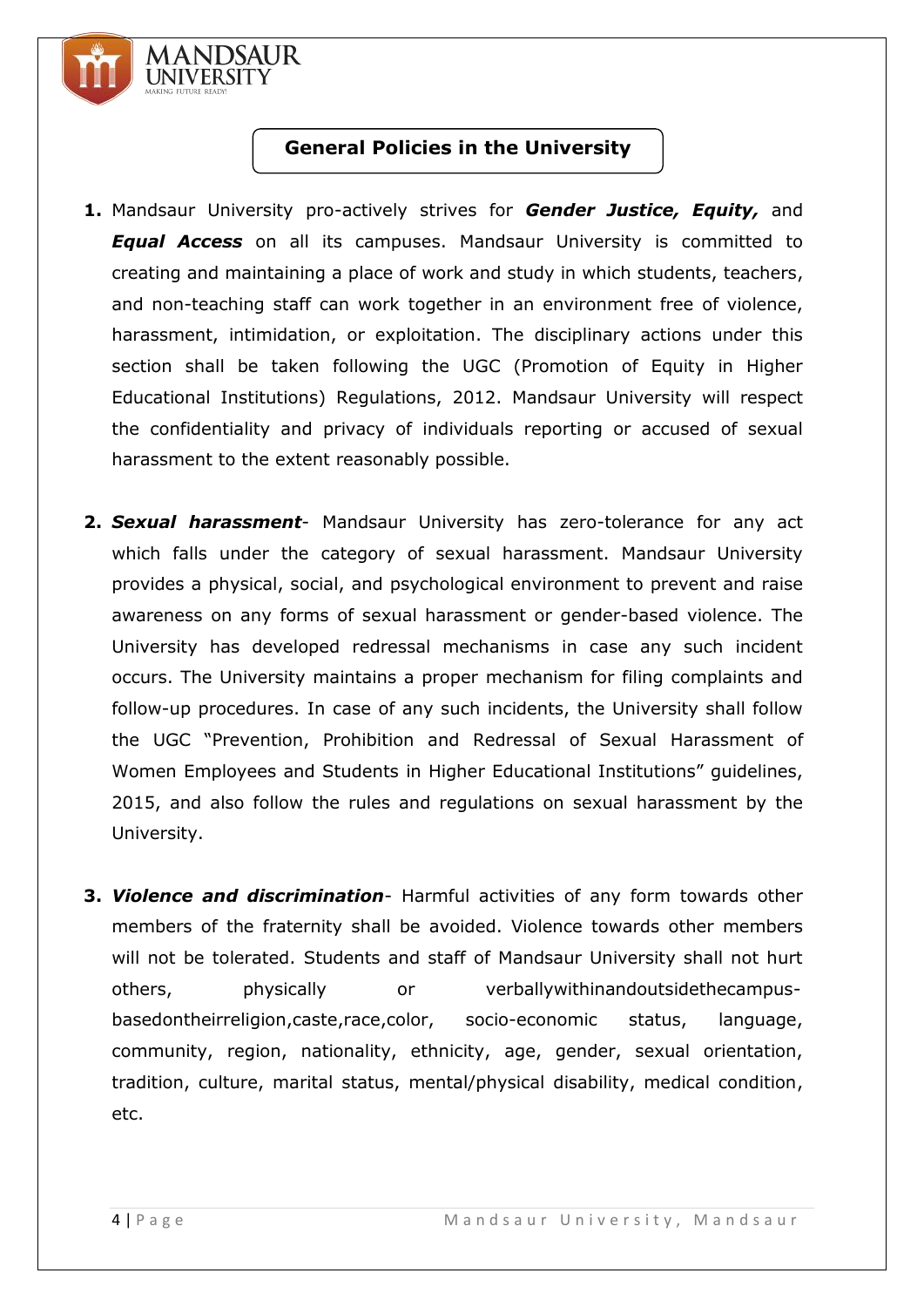

- **4.** *Communal harmony* Students and staff shall assume responsibility for maintaining a healthy and harmonious environment within all campuses of the University. Communal harmony shall be maintained in all the campuses and any events/activities disrupting communal harmony, including communal violence are strictly prohibited.
- **5.** *Ragging*-Mandsaur University campus must be kept ragging free. Any incident of ragging will be dealt with seriously. In case a ragging incident occurs, the University shall take action following the University, University Grants Commission (UGC), and the Government guidelines. The definition of ragging will be according to the guidelines put forward by the UGC. To prevent ragging, an anti-ragging cell is constituted by the University.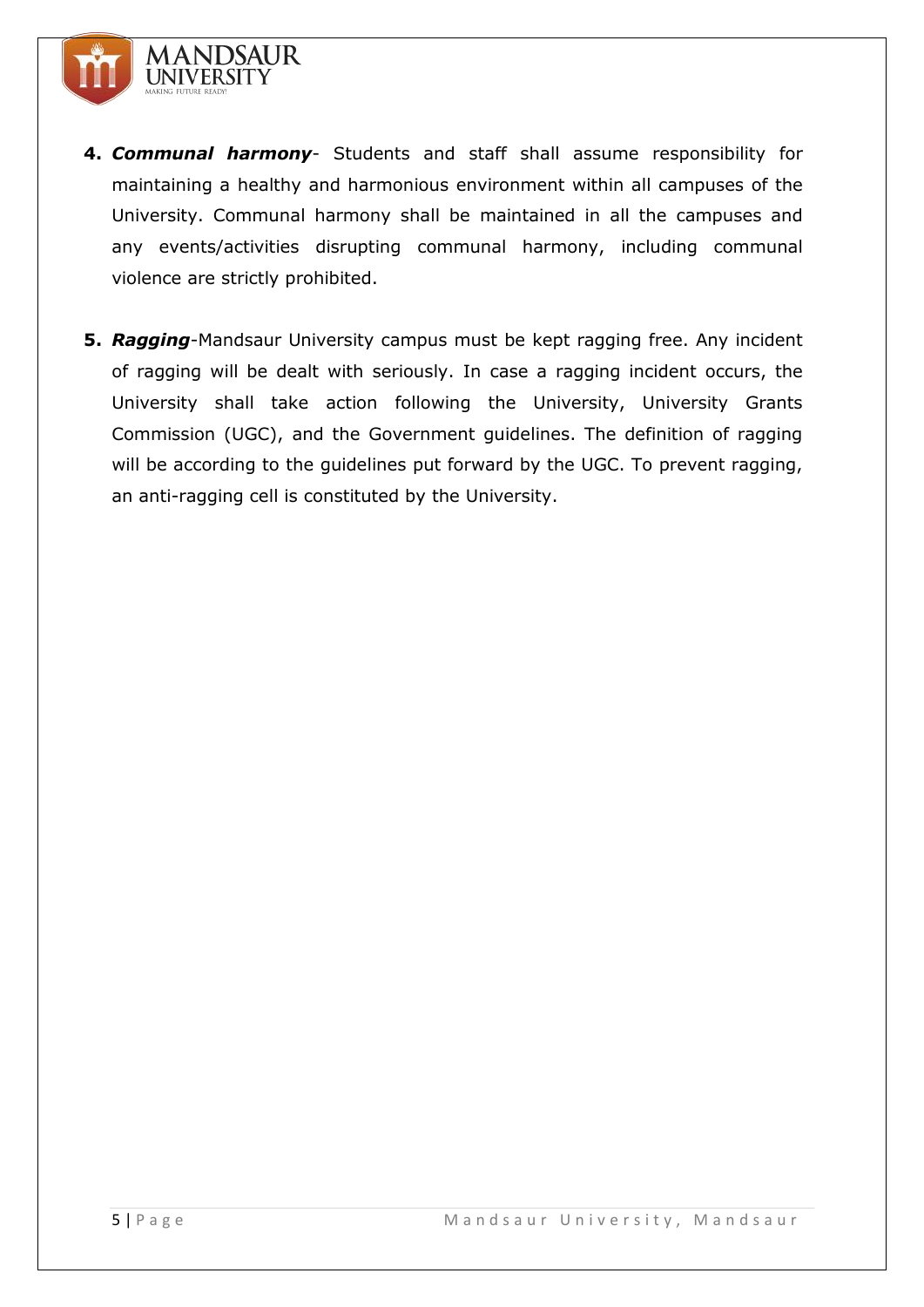

#### **Code of Conduct**

All students, teachers, and non-teaching staff shall follow and abide by the rules and regulations of Mandsaur University. They shall act according to the vision and mission of Mandsaur University, and abide by the statute, ordinances, policies, acts, and regulations of Mandsaur University. The students and staff shall uphold the reputability of the University inside and outside the University.

The University recognizes and values diversity in the social, regional, and intellectual backgrounds of its students, teachers, and non-teaching staff. The University will impartially address the requirements and grievances of all its stakeholders. University shall offer any academic and non-academic resources, under its jurisdiction, to students and teachers to develop a scientific outlook and attain maximum academic excellence. Considering the aforementioned themes the University put forward the following code of conduct for the students and staff of Mandsaur University.

The students and staff of Mandsaur University have every right to peacefully express/communicate their opinion and views on matters of their interests/concerning the general working of the University/ national and global issues. Peaceful academic dissent both within and outside the classroom is a fundamental right of teachers and students.

Teachers of the University shall also perform their duty to promote professional growth by engaging in knowledge production and dissemination.

Non-teaching staff is part of the administrative and governmental services of the University. The services of this section of employees are highly valued for the smooth functioning of the University. The University recognizes all civil rights of the non-teaching staff and is obliged to employ them for providing better services to the targeted population.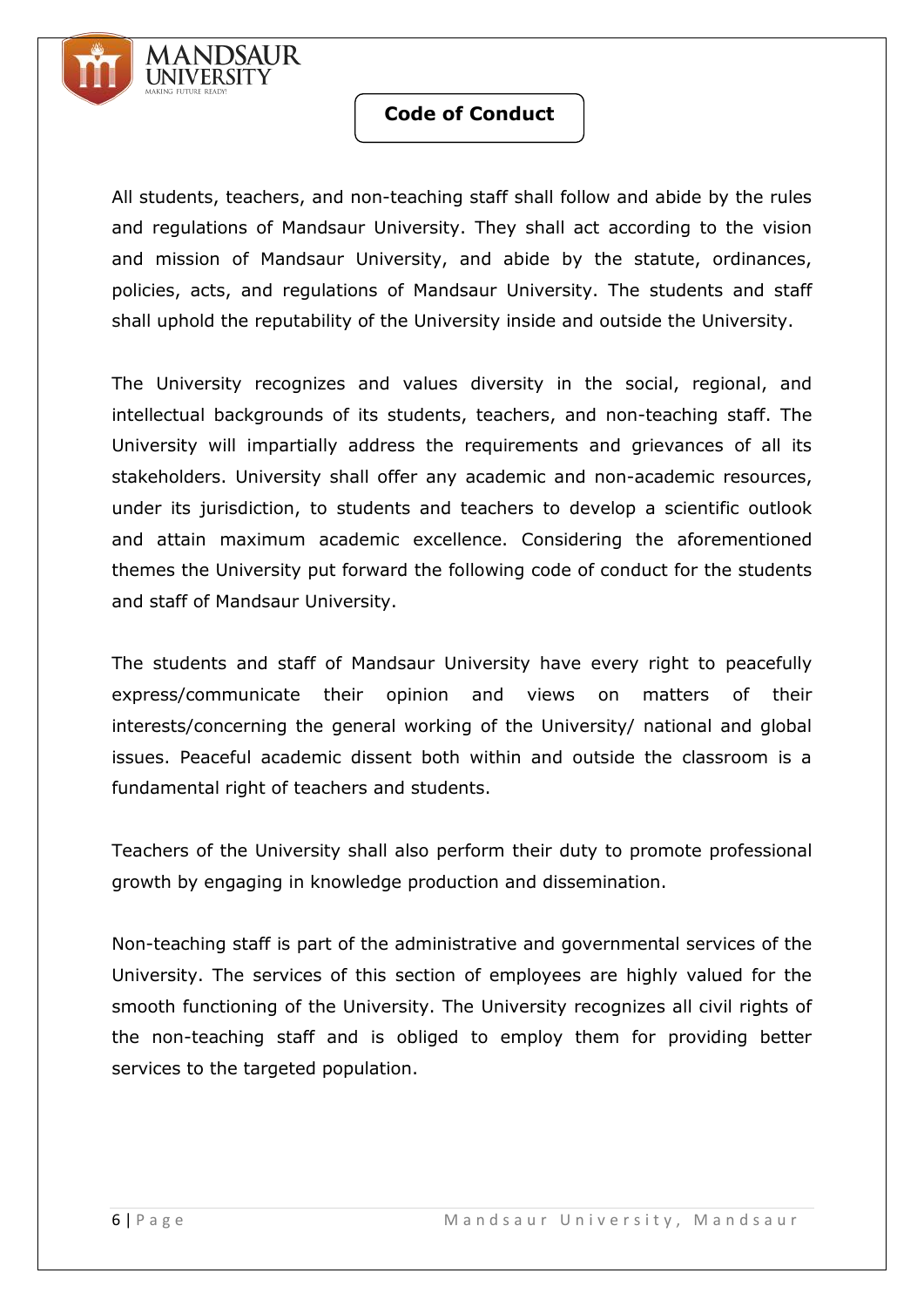

#### **Why Code of Conduct is important?**

It defines the VALUES of an organization and provides to all employees the boundaries of their behavior relative to their duties to the organization. A wellwritten code of conduct clarifies an organization's mission, values, and principles, linking them with standards of professional conduct. Written codes of conduct or ethics can become benchmarks against which individual and organizational performance can be measured. Additionally, a code is a central guide and reference for employees to support day-to-day decision-making. It encourages discussions of ethics and compliance, empowering employees to handle ethical dilemmas they encounter in everyday work. It can also serve as a valuable reference, helping employees locate relevant documents, services, and other resources related to ethics within the organization.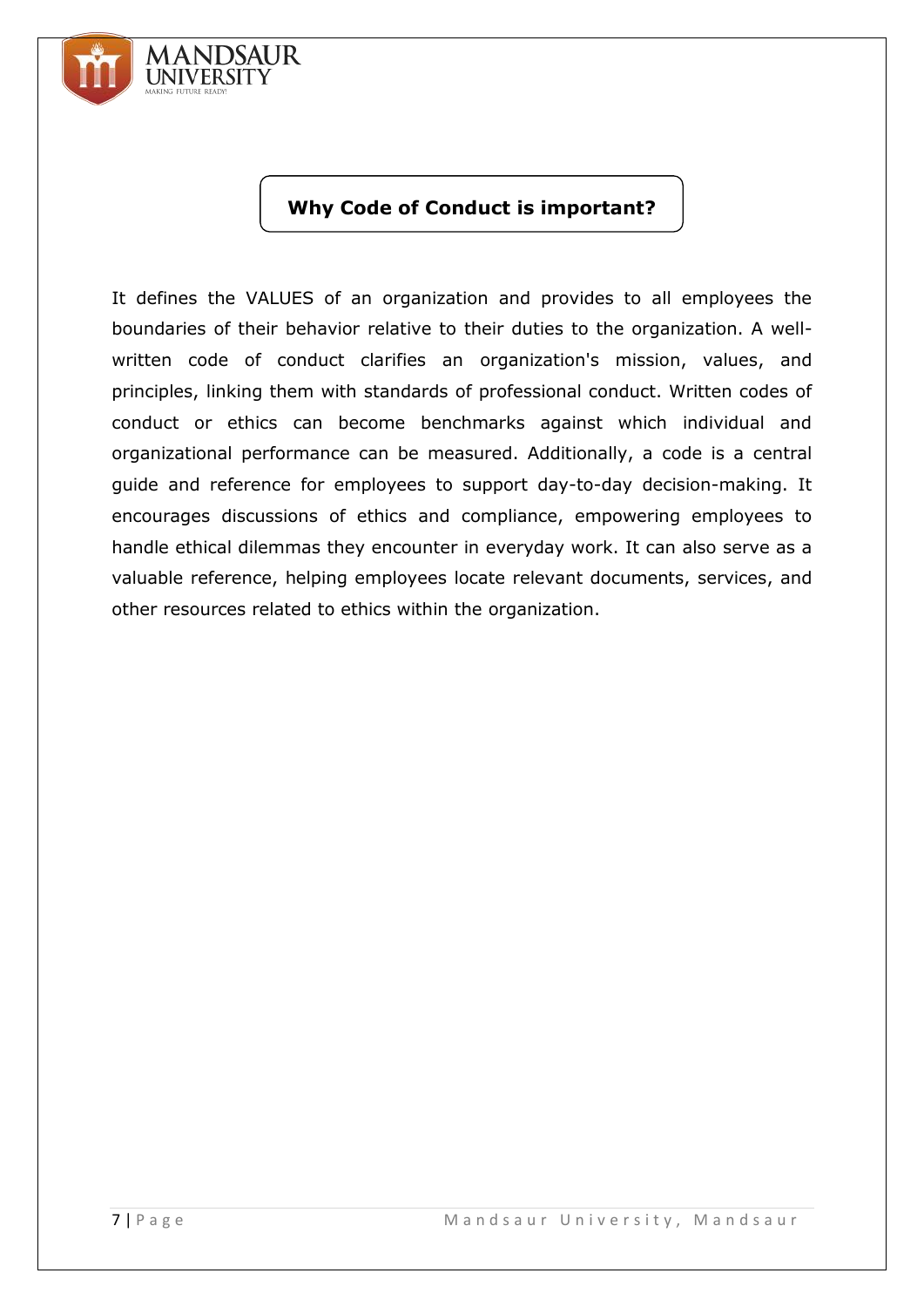

## **INDEX**

| Code of Conduct for Vice Chancellor14            |  |
|--------------------------------------------------|--|
|                                                  |  |
| Code of Conduct for Chief Finance Officer18      |  |
| Code of Conduct for Controller Of Examinations20 |  |
|                                                  |  |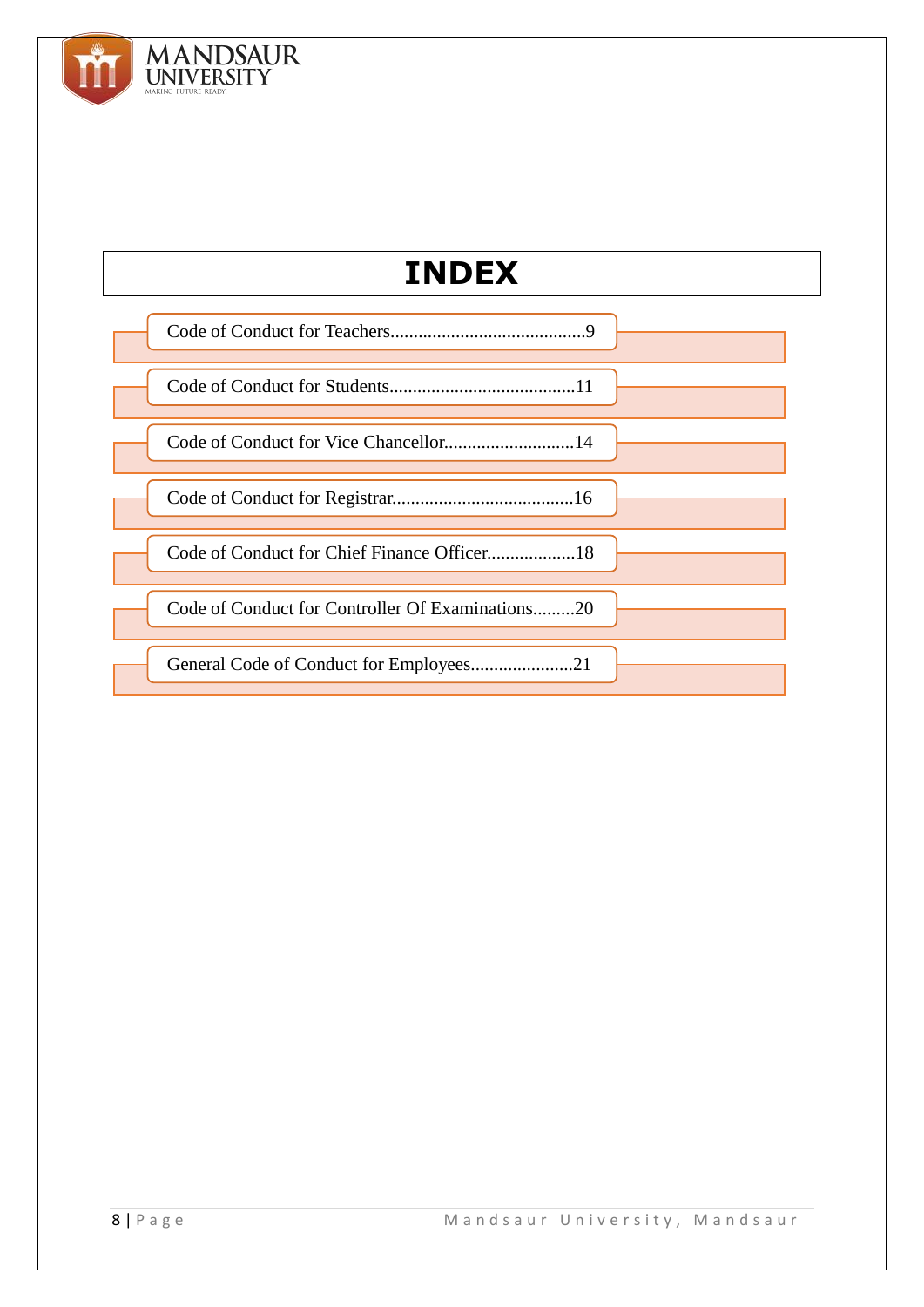

#### **Code of Conduct for Teachers**

- 1. A teacher shall not discriminate against a student on political grounds for reasons of race, religion, caste, language, sex, or other reason of arbitrary or personal nature and shall not incite students/ teachers against other students or other teachers, colleagues, or administration/Governing body of the University.
- 2. A teacher shall not remain absent from duty without the proper sanction of leave except in case of emergency.
- 3. Disclosure of or leaking to any person/agency outside Mandsaur University or otherwise, any confidential information in regard to the working or procedure of the establishment which may come to the knowledge of the Faculty Member during the course if his employment, to any outsider or to the competitors of the Institute.
- 4. Applying for job or appearing at an interview outside the institute without written permission or proper channel, or taking up any parallel job, part time or full time or conducting tuitions for an individual or group of students.
- 5. Giving interviews to any media, and/or subscribing any written material about the institute and its students writing and/or publishing any book/pamphlet/material, without written permission of the authorities.
- 6. Co-operate in the formulation of policies of the institution by accepting various offices and discharge responsibilities that such offices may demand.
- 7. Co-operate with the authorities for the betterment of the University keeping in view the interest and in conformity with the dignity of the profession.
- 8. Threatening abusing, assaulting or misbehaving with or in the presence of any superior or co-worker or not showing respects to particularly lady Faculty Members.
- 9. Accepting bribe or illegal gratification whatsoever for showing undue favor in discharge of his/her official duties.

10.Neglect of work and not efficiently discharging duties. Principal and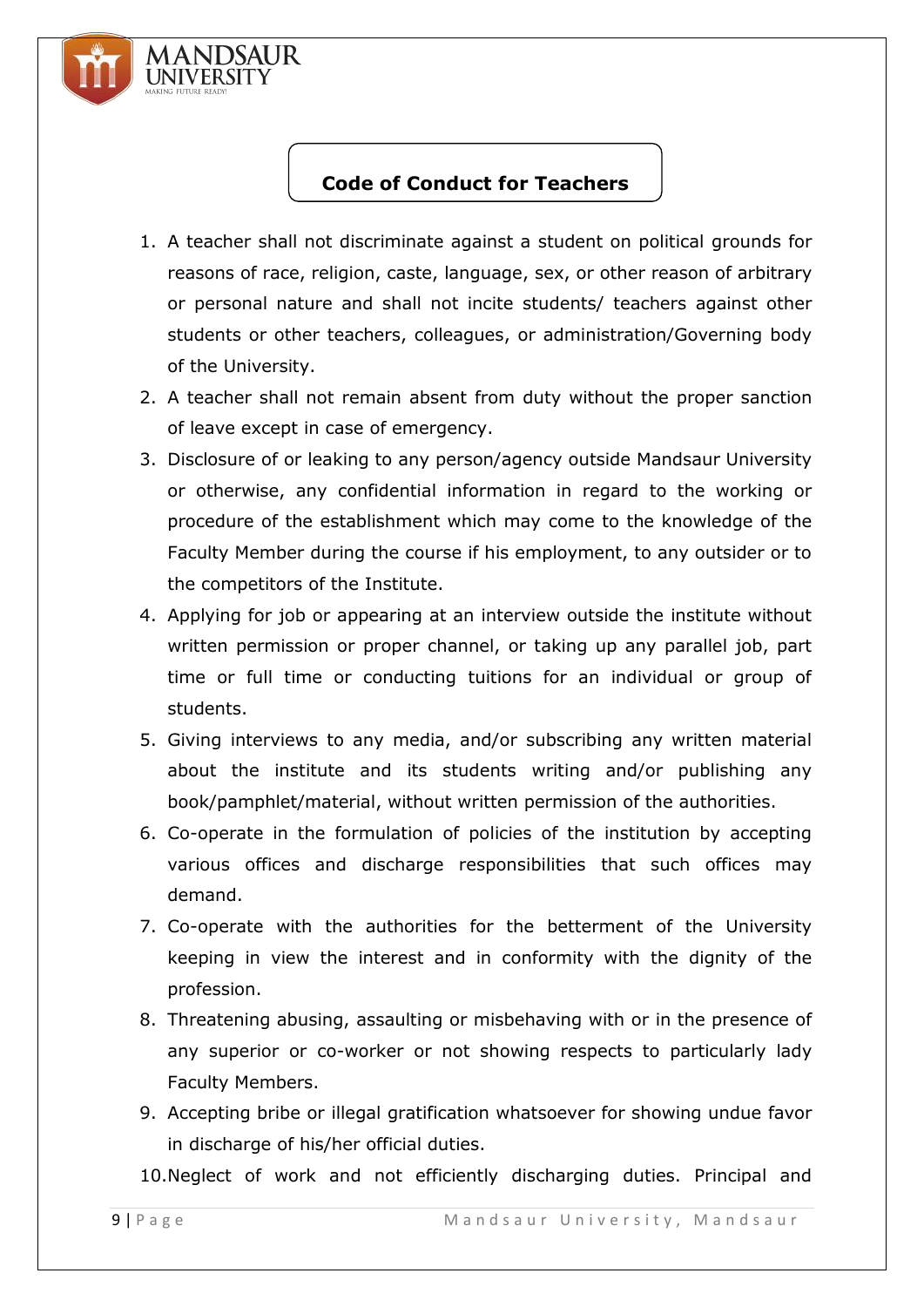

committee nominated will be the sole judge.

- 11.Refrain from availing themselves of leave except on unavoidable grounds and as far as practicable with prior intimation, keeping in view their particular responsibility for completion of the academic schedule.
- 12.Must follow the HR Policy, Travel Policy, Leave Policy, Research Policy, Social Media Policy, and instructions issued by the University authorities from time to time.
- 13.Absence from work without permission, for any duration.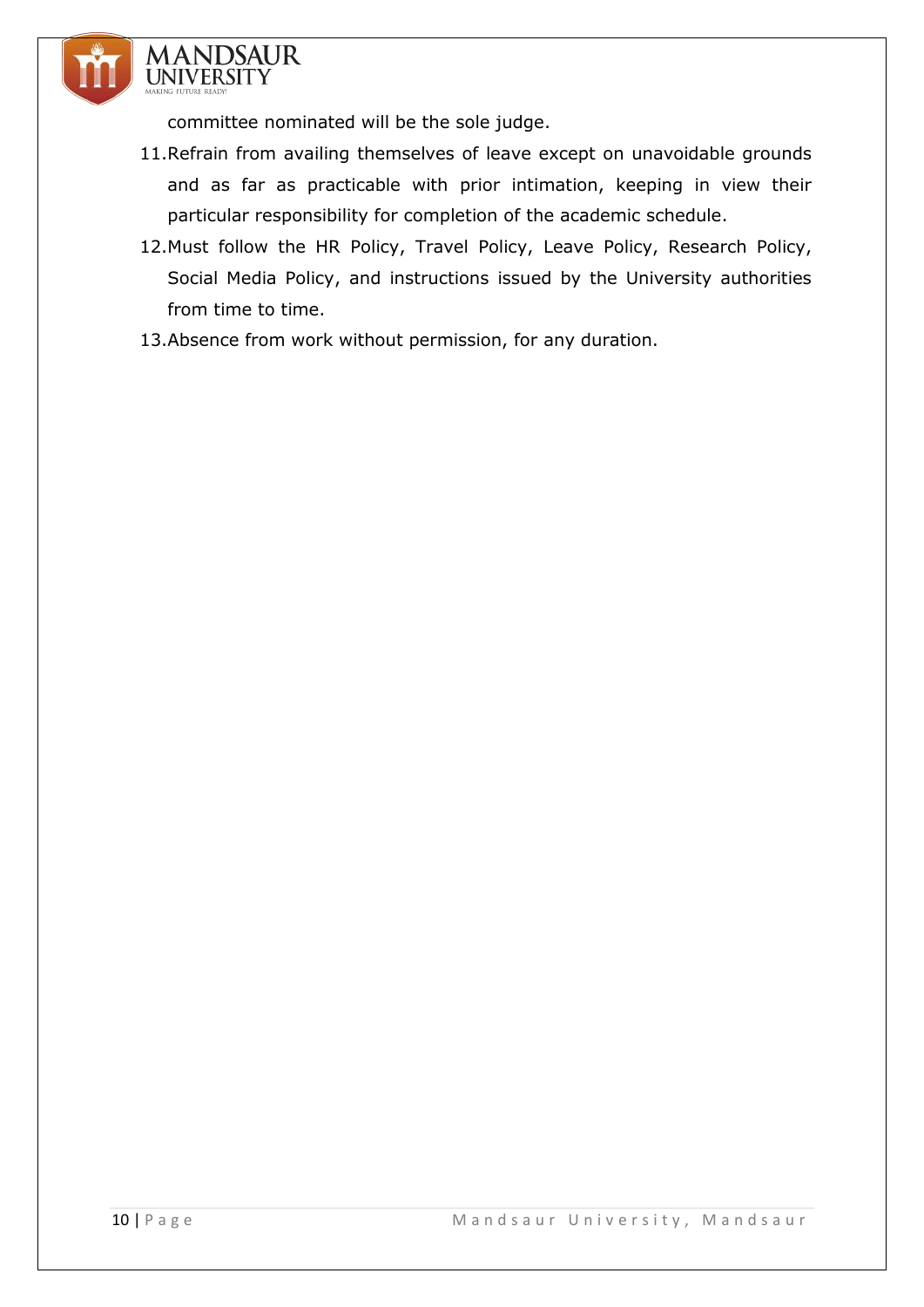

#### **Code of Conduct for Students**

- 1. This Code shall apply to all kinds of conduct of students that occur on the University premises and any off-campus conduct that has or may have serious consequences or adverse impact on the University's interests or reputation.
- $\triangleright$  At the time of admission, each student must sign a statement accepting this Code and by giving an undertaking
- 2. That, He/she shall be regular and must complete his/her studies in the University. Students must have a compulsory attendance of 75%. On medical grounds or for any legitimate reason the students with a minimum of 60% shall be qualified for appearing in the final examinations after submission of the valid certificate along with a fine considered by the university administration as per policy.
- 3. That, in the event, a student is forced to discontinue studies for any legitimate reason; such a student may be relieved from the University subject to the written consent of the Registrar.
- 4. As a result of such relief, the student shall be required to clear pending hostel/mess dues and if a student had joined the University on a scholarship, the said grant shall be revoked.
- 5. That every student will maintain proper discipline, integrity, and dignity in the University Campus and will behave appropriately with the Officers, Authorities, Faculty Members, Staff Members, and other students of the University.
- 6. That in case any student causes any damage/breakage fully or partially to any property, article, equipment, apparatus which belongs to the University, by mistake or deliberately, the University will have all the rights to recover the damages caused by him/her and impose a monitory fine on him/her, and in case of non-payment, University may cancel his/her admission or may take any legal action against him/her.
- 7. That during the entire duration of his/her course he/she will not enroll himself/herself for any other Regular Course in any other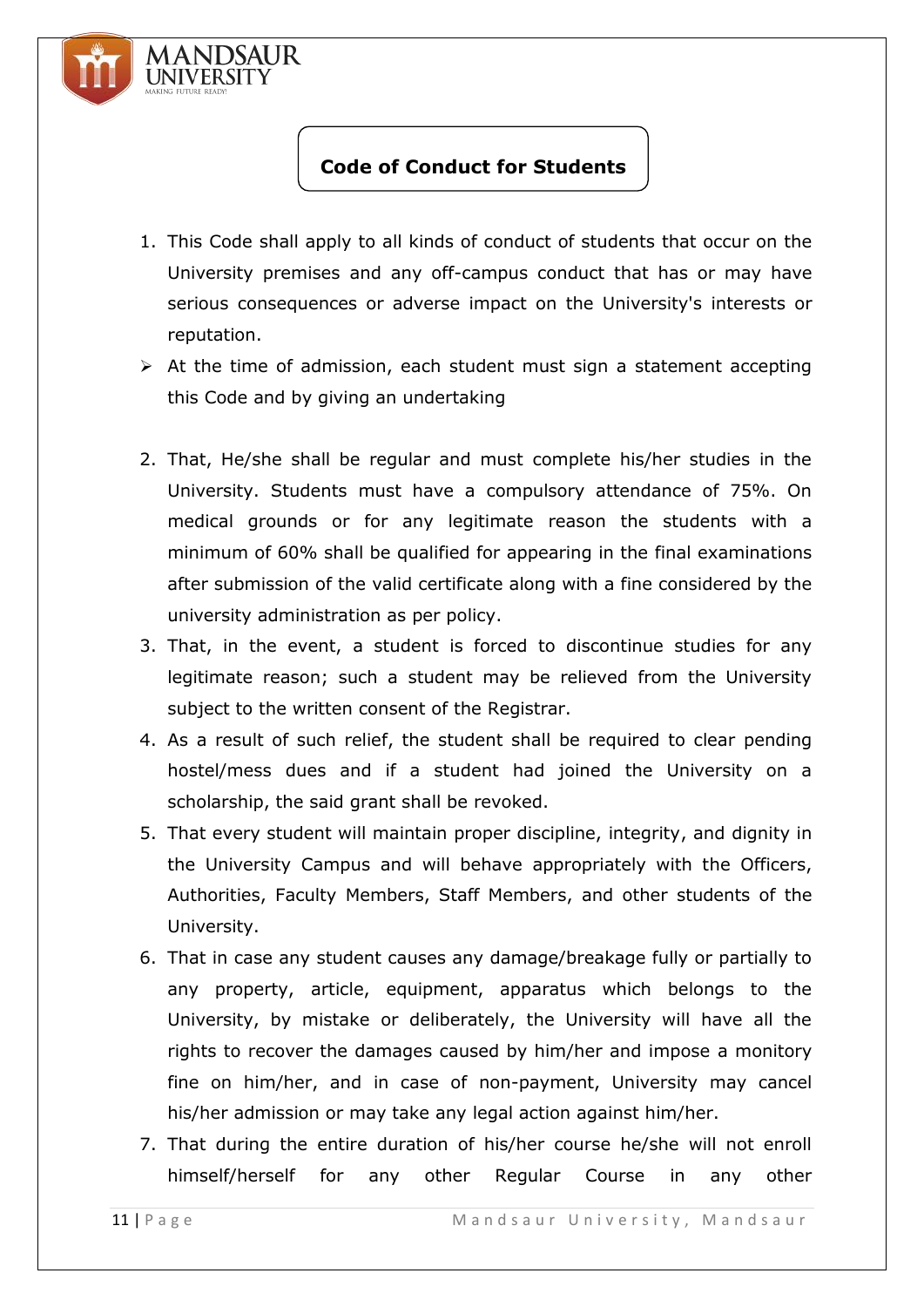

University/College/Institution.

- 8. That he/she will neither indulge in any illegal, unlawful, or criminal activity, ragging, malpractice, misconduct, fraud nor will get involved in the consumption of liquor, drugs, smoking, or any other kind of addiction in any manner in the University premises. In case he/she is found indulging in any of the above the University may take any legal action against him/her.
- 9. That he/she shall be liable to pay a late fine of Rs. 200/- for the period of every 15 days in case he/she fails to deposit his/her fees till stipulated the last date of payment of fee and in case of non-payment of a fee (whether full or partial) within 60 days after last date his/her admission will be liable to cancel.
- 10.That his/her absence from his/her scheduled classes of more than 30 days without information can lead to his/her name getting struck off and readmission will be granted only at the discretion of the University and he/she will be liable to pay Re-Admission fee of Rs. 5,000/-
- 11.That he/she would attend the University in prescribed University Uniform and carry and display his/her Identity Card issued by the University, every day, if unable to do so the University can initiate action as per rules and regulations.
- 12.That in case he/she is found traveling in the University Bus without due authorization and permission he/she shall be liable to pay the transport fee of the concerned route for the whole academic year.
- 13.That day scholar is not allowed to stay in the University hostel(s) without written permission and authorization of the warden and senior authorities of the University. In case he/she is found in the Hostel Premises, he/she will be liable to pay a fine as decided by the University.
- 14.That his/her participation in any Dharna / Pradarshan / Strike can lead to strict disciplinary action against him/her including his/her rustication from the University.
- 15.That he/she will park his/her vehicle(s) in the University parking entirely at his/her own risk and in case of any miss happening to it i.e. theft, damage, breakage, loss, etc. he/she will not claim any compensation from the University.

16.That during his/her future visits on any educational/industrial tour or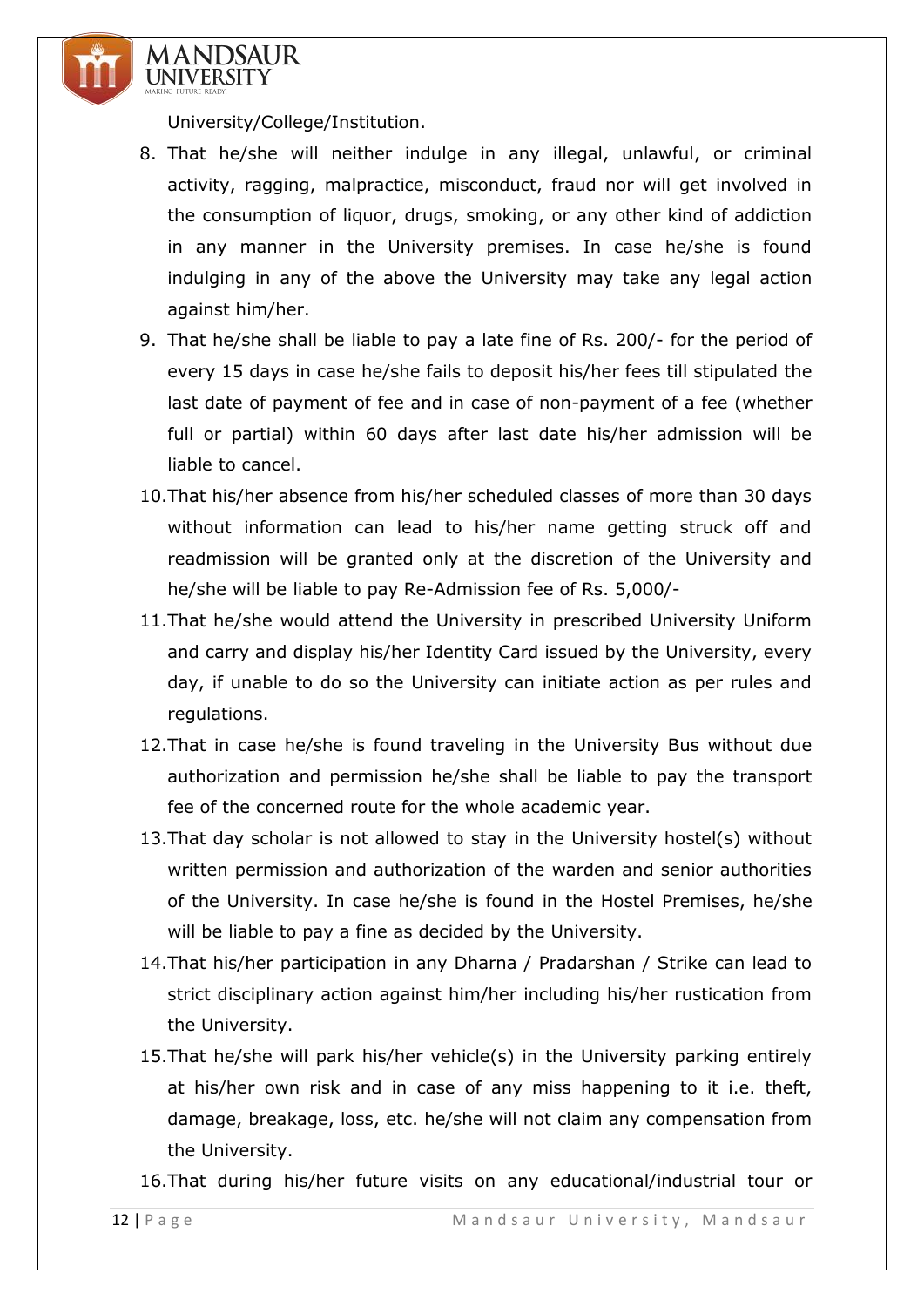

extracurricular activity, if he/she sustains an injury or suffers an accident, Mandsaur University will not be responsible for the same.

17.That he/she shall maintain proper discipline, peace and abide by the rules and circulars issued by the University time to time and in case of any default by him/her, the University can take action against him/her including cancellation of his/her admission and debarring his/her entry in the University Campus, Library, Sports Grounds, Mess, Canteen, Reception, Labs, Workshops, etc.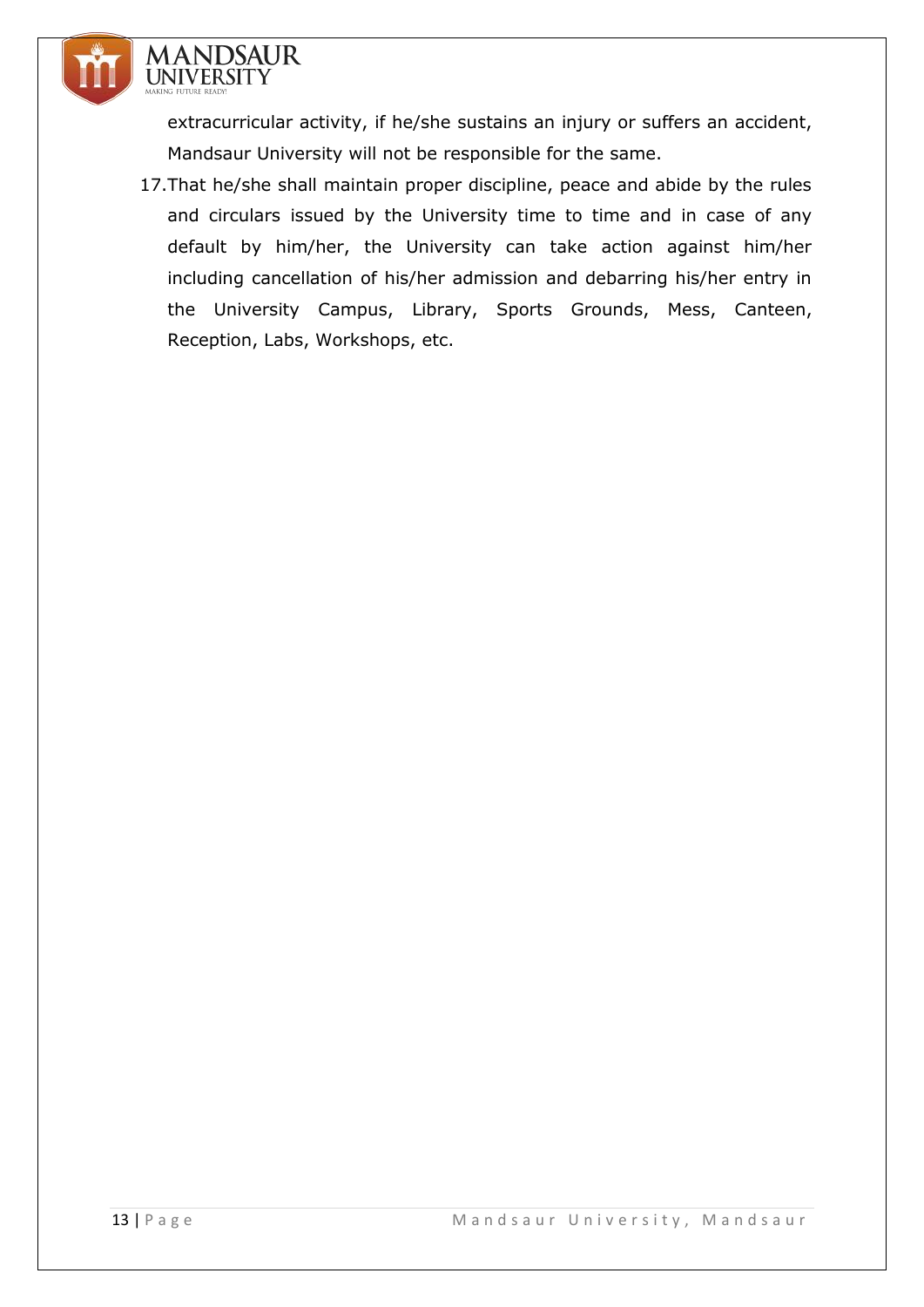

#### **Code of Conduct for Vice-Chancellor**

The Vice-Chancellor Shall

- **1.** Ensure faithful observance of the provisions of the Act, the statutes and the ordinances and shall, without prejudice to the powers of the Chancellor, possess all such powers as may be necessary on that behalf;
- **2.** Be responsible for the maintenance of discipline in the University.
- **3.** Have the powers to convene, meetings of the authorities of the university & committee of which he is the Chairman.
- **4.** Have the right to attend & speak in meetings of any other Authority or body of the University but not entitled to vote unless he is a member of their Body.
- **5.** Delegate such powers as he may deem necessary to any other staff/faculty of the University.
- **6.** Exercise such powers & performs other function that may be specified by the ordinance.
- **7.** The Vice-Chancellor shall adhere to the following principles to maintain standards in Public Life.
	- Selflessness
	- $\triangleright$  Objectivity
	- $\triangleright$  Accountability
	- Openness
	- $\triangleright$  Leadership
	- $\triangleright$  The Vice-Chancellor shall uphold values accepted by the University as listed below
	- $\triangleright$  Integrity
	- Honesty
	- $\triangleright$  Respect
	- $\triangleright$  Innovation
	- $\triangleright$  Excellence
	- $\triangleright$  Service
	- $\triangleright$  Hospitality
	- $\triangleright$  Freedom of Thought and Expression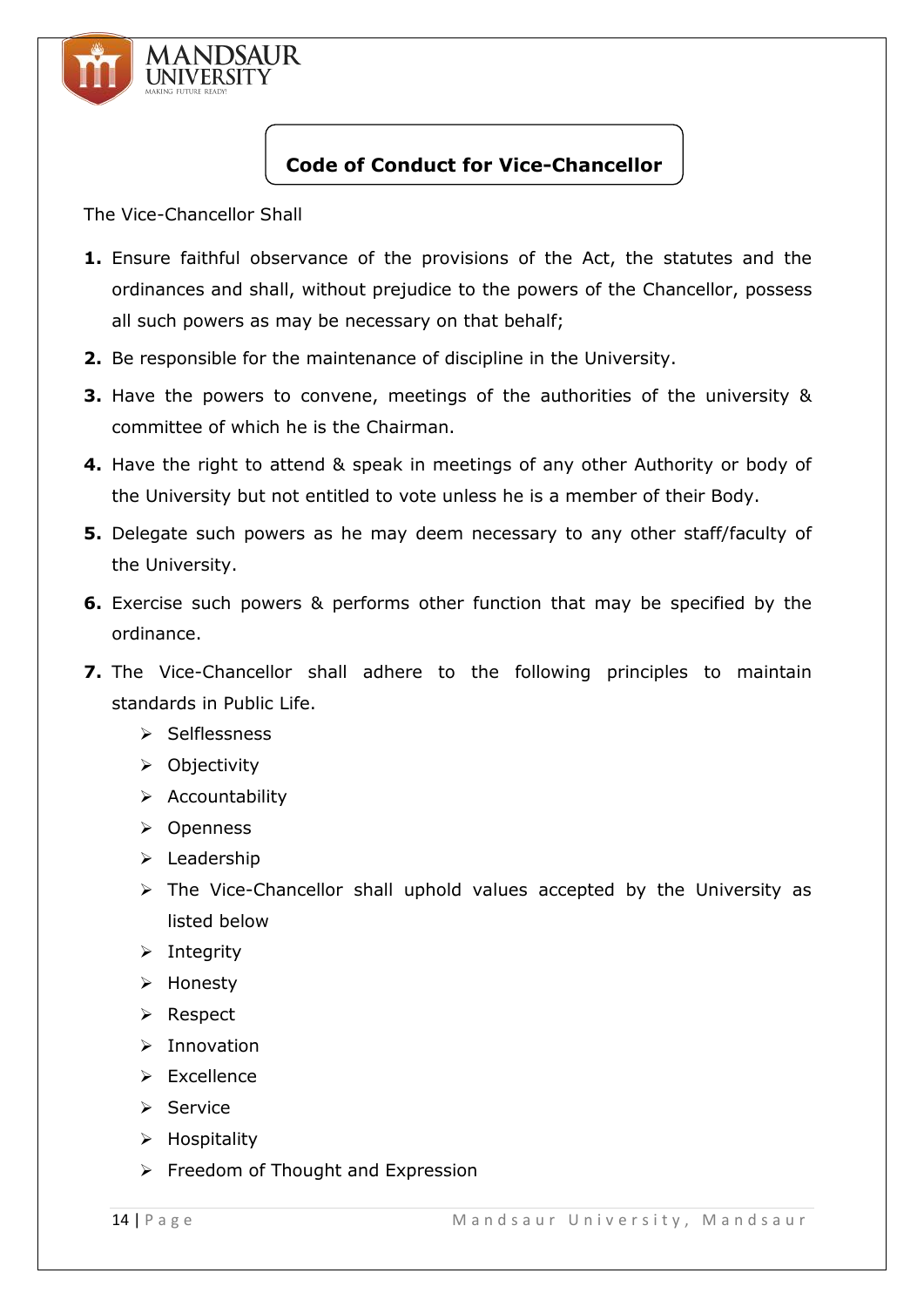

- 15.The actions of the Vice-Chancellor should promote and protect the good reputation of the University, and the trust and confidence of those with whom it deals.
- 16.Decisions taken by him with the consent of the Chancellor must have the intention of the benefit of the University, its students, staff, and others with an interest in it, and must be taken to safeguard the University's financial health.
- 17.The Vice-Chancellor shall act for the effective and efficient use of resources, the solvency of the University, and for safeguarding its assets.
- 18.The Vice-Chancellor shall promote the interests of the University; act prudently with reasonable care, skill, and diligence; complying with all legal responsibilities imposed by law.
- 19.The Vice-Chancellor shall act selflessly in the interests of the University; acting with integrity, in good faith, honestly, objectively, and staying accountable to the purpose.
- 20.The Vice-Chancellor shall ensure compliance with good governance practices and principles.
- 21.The Vice-Chancellor shall not act for profiting at the University's expense; in a sectional interest; and shall not misuse the position and authority vice-chancellor shall ensure compliance of good governance practice and principles.
- 22.The Vice-Chancellor shall conduct in an orderly, fair, open, and transparent manner.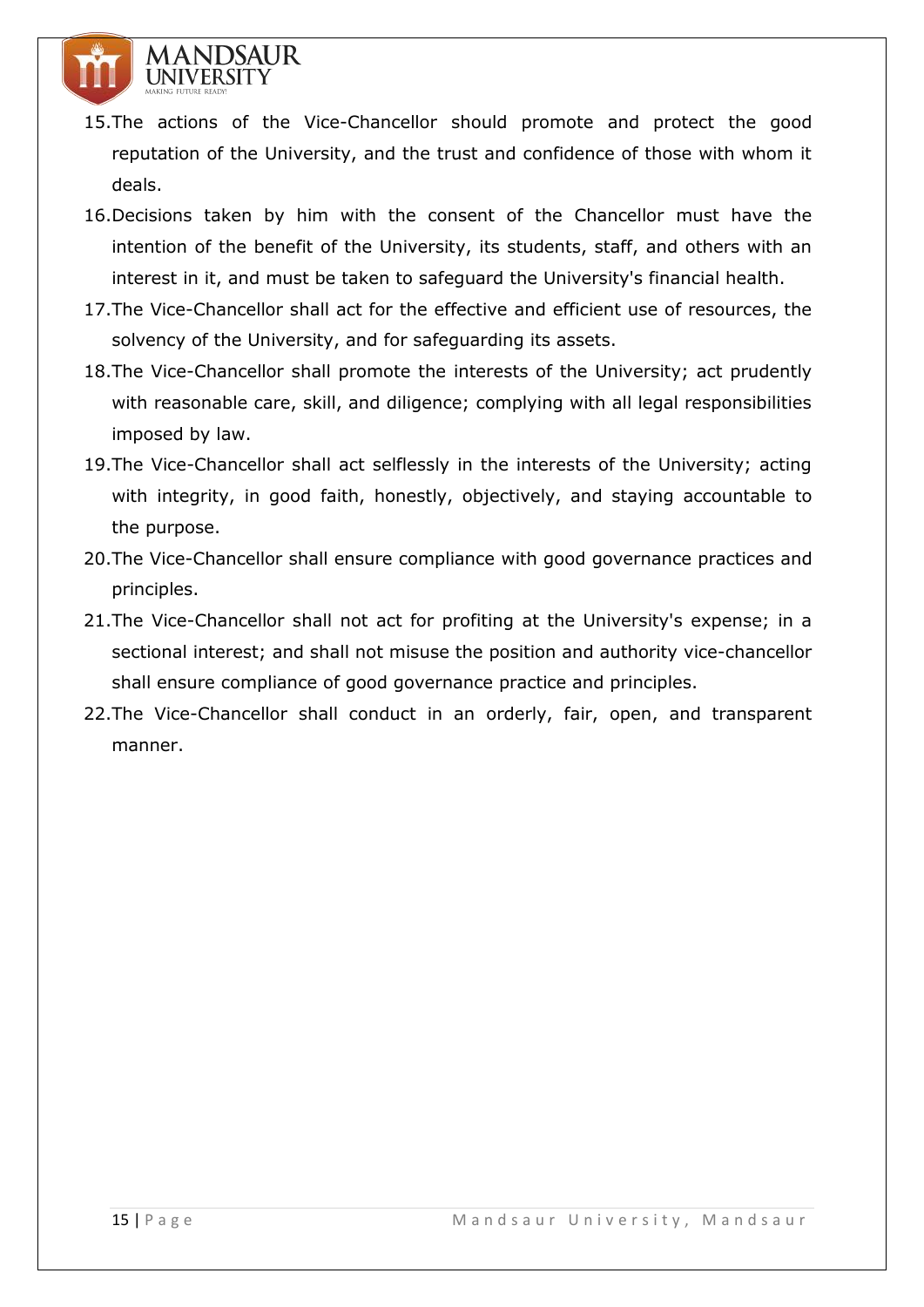

#### **Code of Conduct for Registrar**

- 1. The Registrar shall have disciplinary control over all employees of the University, including the following, namely
	- a) Officers of the University;
	- b) Deputy Registrars and Assistant Registrars;
	- c) Teachers of the University;
- 2. The power to take disciplinary action under clause (1) shall include the power to order dismissal, removal, reduction in rank, or reversion of an employee referred to in said clause and shall also include the power to suspend such employee during the pendency or in contemplation of an inquiry.
- 3. The Registrar shall be responsible for the due custody of the record documents and the common seal of the University.
- 4. He shall be Ex-officio Secretary of the Governing Body, the Board of Management, and the Academic Council and of every Selection Committee for the appointment of teachers of the University without having any voting right.
- 5. He shall be bound to place before the authorities all such information and documents as may be necessary for the transaction of their business.
- 6. The Registrar shall also perform such other duties as required from time to time by the authorities but he shall not, under this subsection, be entitled to vote.
- 7. The Registrar shall also
	- $\triangleright$  Be responsible for the proper custody of the Common Seal of the University;
	- $\triangleright$  Be the custodian of the property of the University as entrusted;
	- $\triangleright$  Conduct the official correspondence on behalf of the authorities of the University;
	- $\triangleright$  Issue notice for convening meetings of the Authorities of the University and all Committees and Sub- Committees appointed by them;
- 8. The Registrar shall adhere to the following principles to maintain standards in Public Life.
	- $\triangleright$  Selflessness
	- $\triangleright$  Objectivity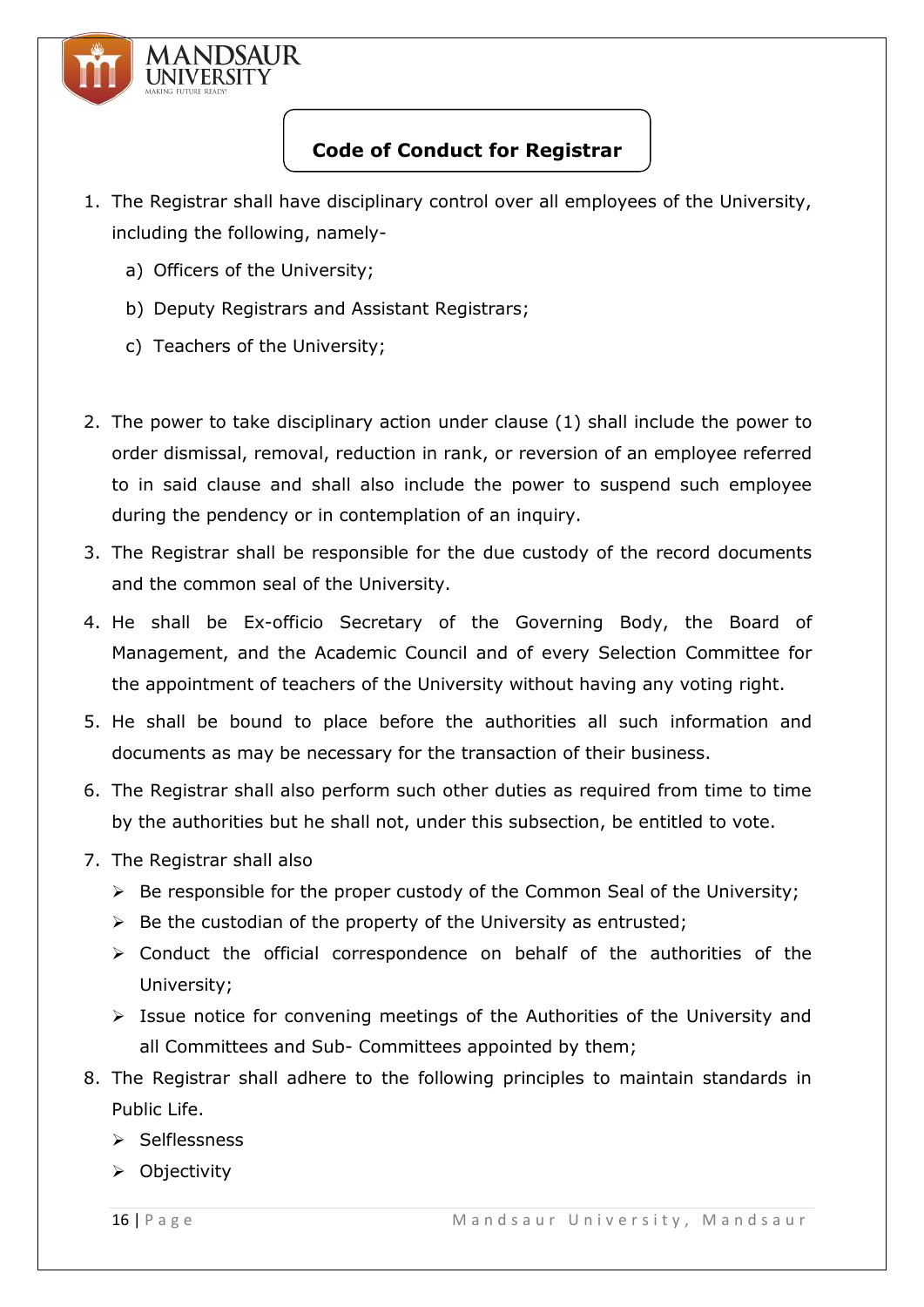

- $\triangleright$  Accountability
- **≻** Openness
- $\triangleright$  Leadership
- $\triangleright$  The Registrar shall uphold values accepted by the University as listed below
- $\triangleright$  Integrity
- > Honesty
- > Respect
- $\triangleright$  Innovation
- $\triangleright$  Excellence
- $\triangleright$  Service
- $\triangleright$  Hospitality
- $\triangleright$  Freedom of Thought and Expression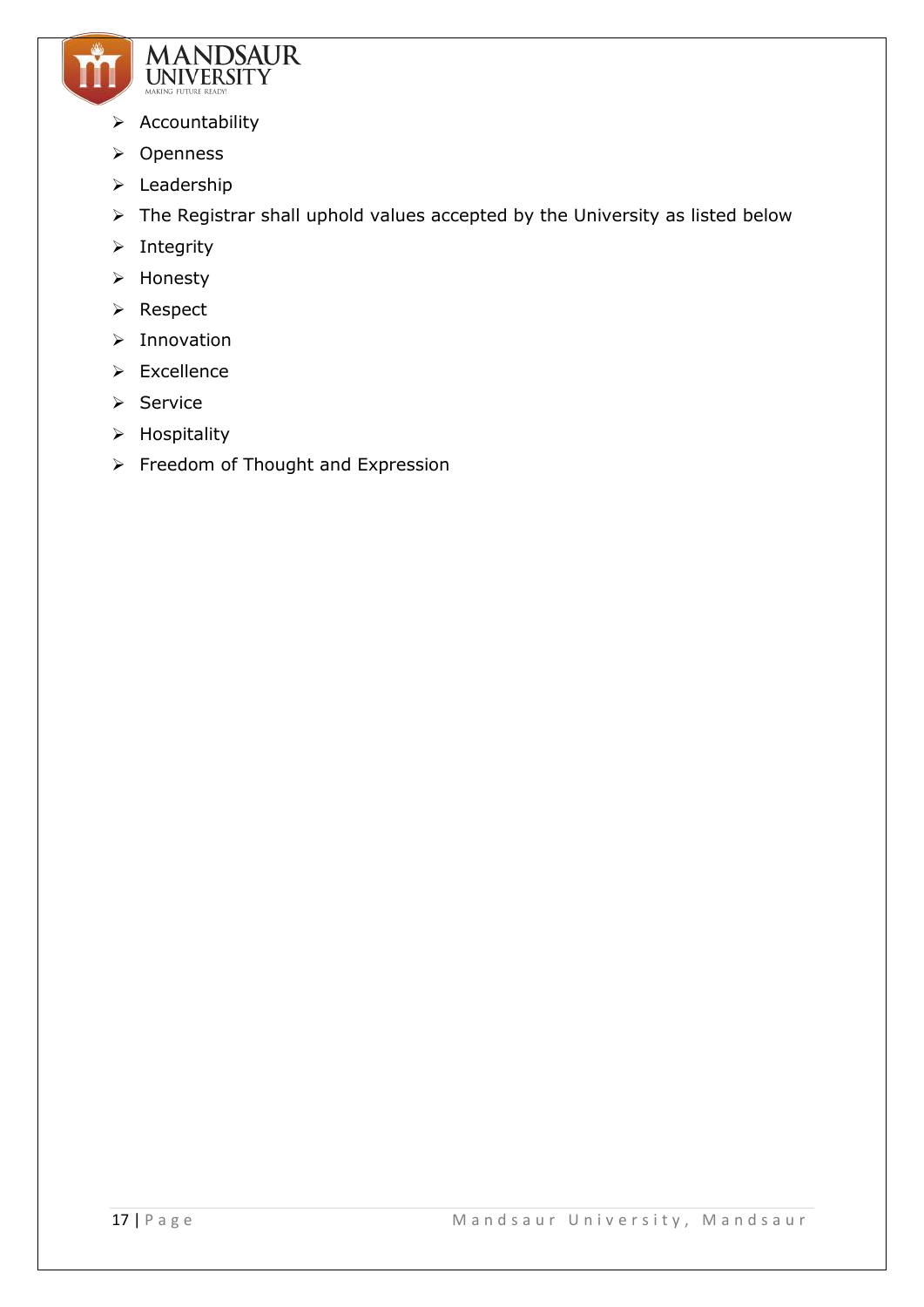

#### **Code of Conduct for Chief Finance Officer**

- 1. The Chief Finance Officer shall have access to and may require the production of such records and documents of the University and the furnishing of such information on its affairs as in his opinion may be necessary for the discharge of his duty.
- 2. The Chief Finance Officer shall exercise general supervision over the funds of the University and shall advise it as regards its financial policy and perform such other financial functions as may be prescribed by the statutes or the ordinances.
- 3. The Chief Finance Officer shall
	- $\triangleright$  Hold and manage the property and investment of the University including endowed property.
	- $\triangleright$  Be responsible for the preparation of annual accounts and the budget of the University.
	- $\triangleright$  Keep a constant watch on the state of the cash, re-payment of loans and advances and bank balances and the investments.
	- $\triangleright$  Watch the process of the collection of revenue and advise on the methods of collection;
	- $\triangleright$  Ensure that the registers of land, buildings, furniture, equipment, and other stocks are maintained up-to-date and that stock-checking is conducted, of equipment and other consumable materials.
	- $\triangleright$  Bring to the notice of the Vice-Chancellor, unauthorized expenditures, and other financial irregularities and suggest disciplinary action against persons at fault.
	- $\triangleright$  Call from any office, department, any information or return that he considers necessary for the performance of his duties.
- 4. The Finance Officer shall adhere to the following principles to maintain standards in Public Life.
	- $\triangleright$  Selflessness
	- $\triangleright$  Objectivity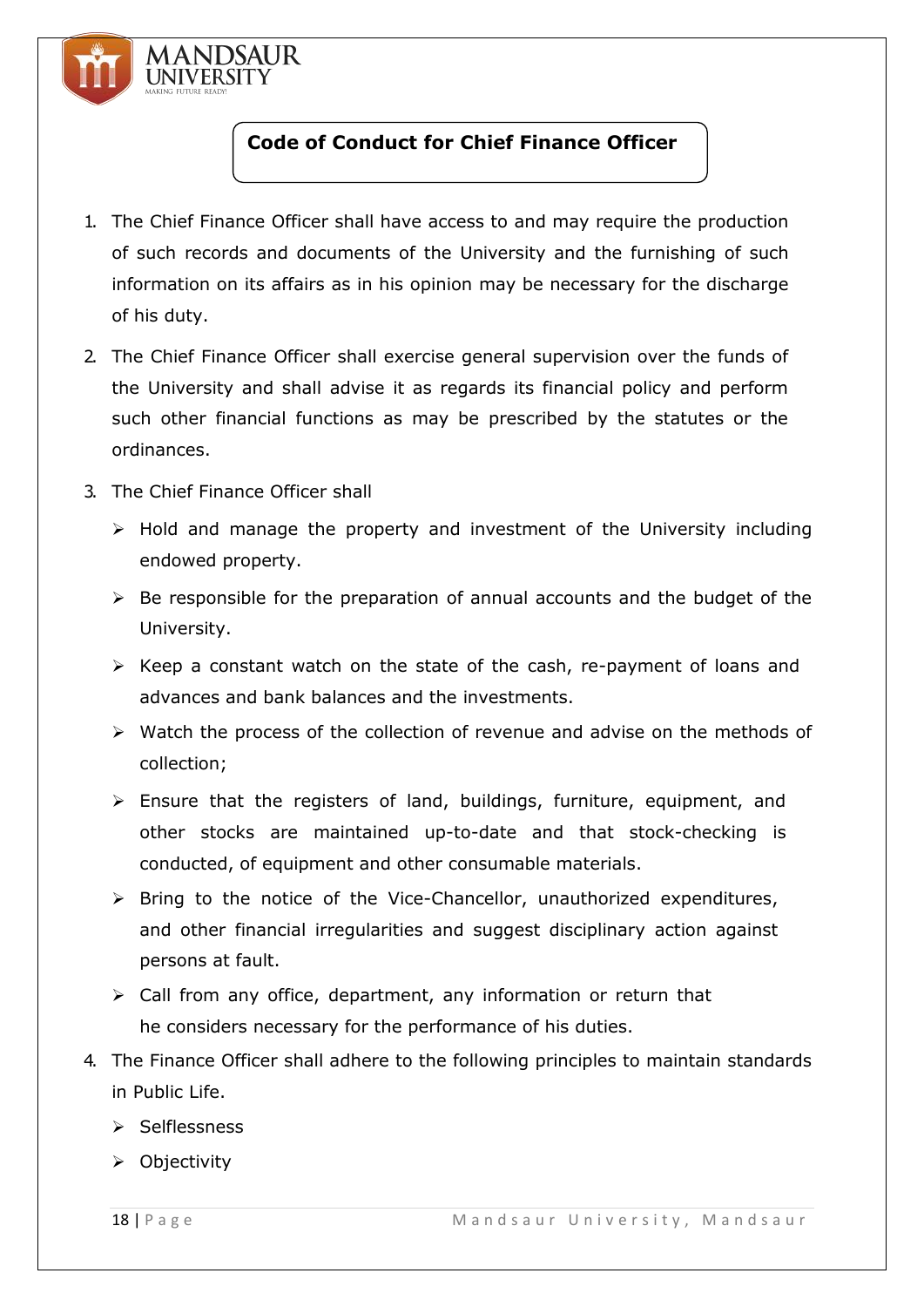

- $\triangleright$  Accountability
- Openness
- > Leadership
- 5. The Finance Officer shall uphold values accepted by the University as listed below
	- $\triangleright$  Integrity
	- > Honesty
	- $\triangleright$  Respect
	- $\triangleright$  Innovation
	- $\triangleright$  Excellence
	- $\triangleright$  Service
	- $\triangleright$  Hospitality
	- > Freedom of Thought and Expression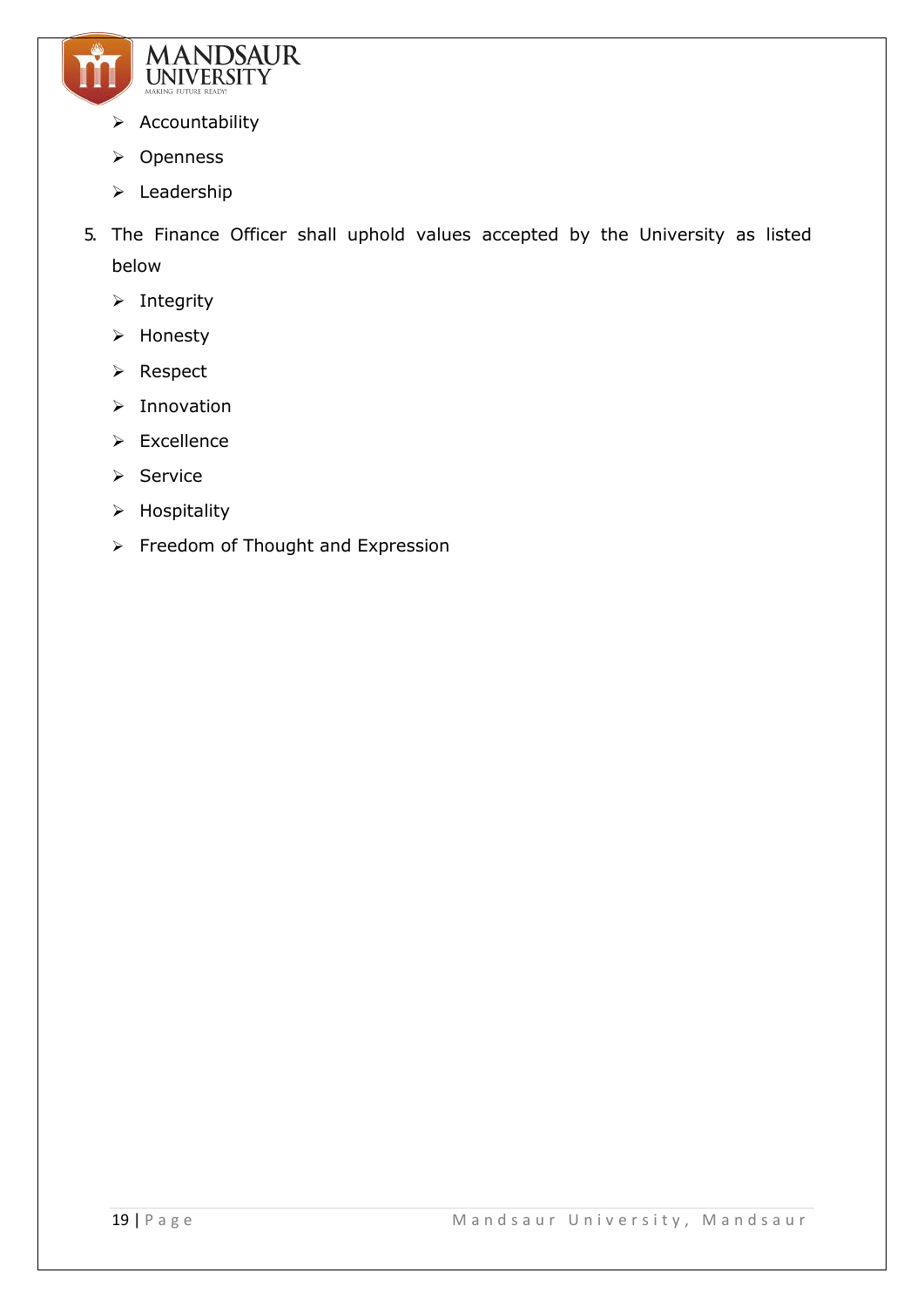

#### **Code of Conduct for Controller of Examinations**

- **1.** The Controller of Examinations shall conduct Examinations and make all other arrangements thereof and be responsible for the due execution of all processes connected therewith.
- **2.** When the Controller of Examinations, for any reason, is unable to act, or the office of Controller of Examinations is vacant, all the duties of the office shall be performed by a person not below the rank of an Associate Professor of Deputy Registrar, as may be appointed by the Vice-Chancellor.
- **3.** The Controller of Examination shall adhere to the following principles to maintain standards in Public Life:
	- $\triangleright$  Selflessness
	- $\triangleright$  Objectivity
	- $\triangleright$  Accountability
	- Openness
	- $\triangleright$  Leadership
- **4.** The Controller of Examination shall uphold values accepted by the University as listed below:
	- $\triangleright$  Integrity
	- > Honesty
	- **≻** Respect
	- $\triangleright$  Innovation
	- $\triangleright$  Excellence
	- $\triangleright$  Service
	- $\triangleright$  Hospitality
	- $\triangleright$  Freedom of Thought and Expression